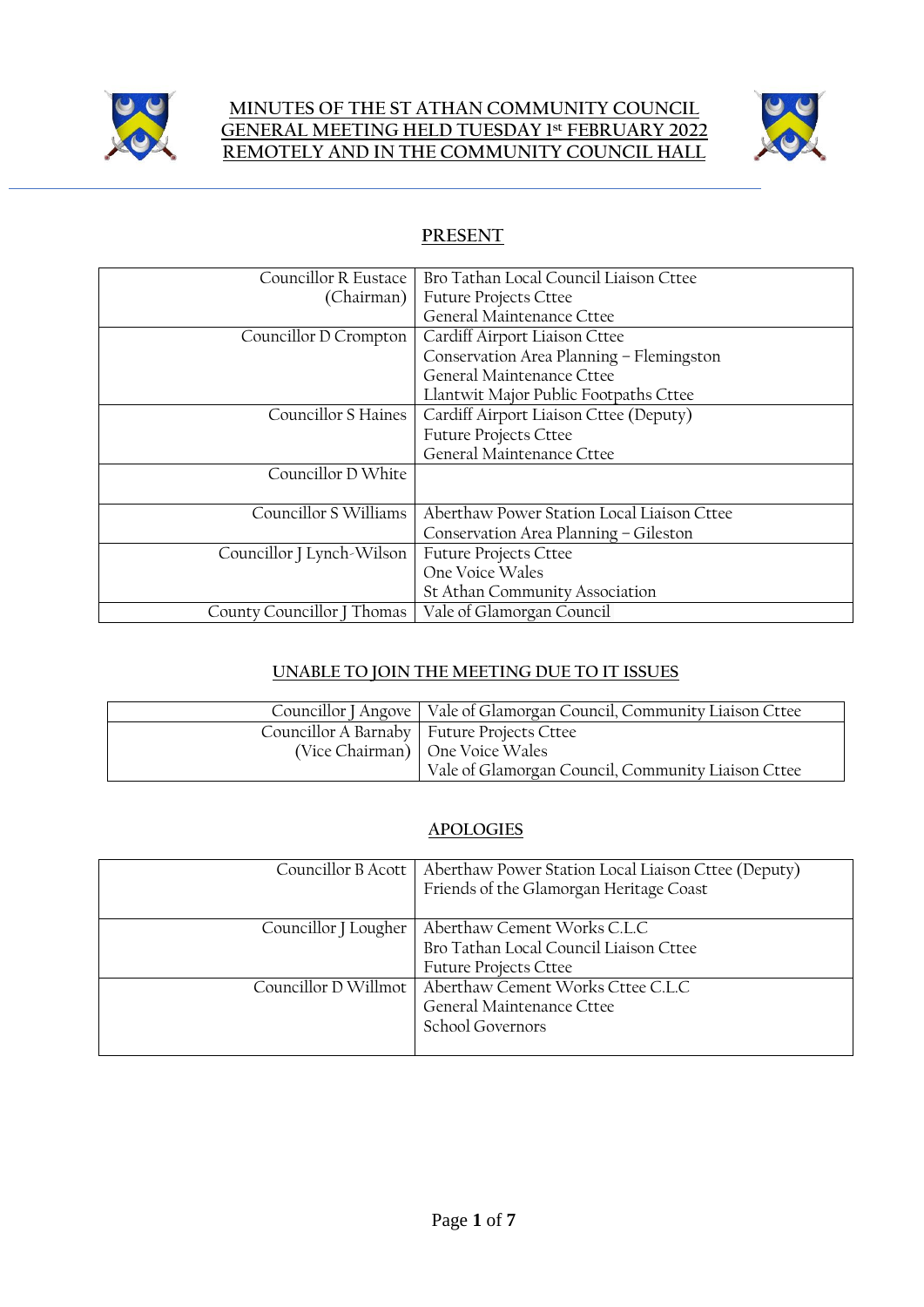| <b>MINUTE</b> | <b>ITEM</b>                                                                                                                                                                                                  | <b>ACTION</b>  |
|---------------|--------------------------------------------------------------------------------------------------------------------------------------------------------------------------------------------------------------|----------------|
| 2163          | WELCOME                                                                                                                                                                                                      |                |
|               | The Chairman welcomed those present to the meeting.                                                                                                                                                          |                |
| 2164          | DECLARATION OF INTEREST                                                                                                                                                                                      |                |
|               | Councillor D Crompton - Library.                                                                                                                                                                             |                |
| 2165          | CONFIRMATION OF GENERAL MEETING MINUTES                                                                                                                                                                      |                |
|               | It was noted approval in respect of the Precept for financial year 2022-23<br>was not recorded in the minutes. Minutes amended to include Proposer and<br>Seconder details and required precept information. |                |
|               | PROPOSED By: Councillor D White<br>SECONDED By: Councillor D Crompton                                                                                                                                        |                |
|               | That the minutes of the General Meeting held on the II <sup>th</sup> January 2022 be<br>accepted as a true record of proceedings.                                                                            | <b>CARRIED</b> |
| 2166          | MATTERS ARISING FROM THE GENERAL MEETING                                                                                                                                                                     |                |
|               | The following matters remain on going:                                                                                                                                                                       |                |
|               | Allotment.<br>a.<br>b. Telephone box Flemington.<br>Pollinator project.<br>C.<br>Open reach building.<br>d.<br>Website Accessibility<br>e.                                                                   |                |
| 2167          | STANDING ORDER SUSPENSION                                                                                                                                                                                    |                |
|               | Proposed by Councillor J Lynch-Wilson<br>Seconded by: Councillor S Williams                                                                                                                                  |                |
|               | That Standing Orders be suspended to permit PCSO Richard Mills and<br>PCSO Rehann Akhtar from South Wales Police to brief members on current<br>policing issues relating to St Athan.                        | CARRIED        |
|               | Total crimes 16 (6 x theft, 4 x crime related incidents and 6 x anti-social<br>behaviour).                                                                                                                   |                |
|               | Cuppa with a Copper 12noon – 1pm on Monday 21 <sup>st</sup> February and Monday<br>21st March 2022 at the Gathering Place.                                                                                   |                |
|               | Councillor S Williams raised concerns over people being on the beach late<br>into the night.                                                                                                                 |                |
|               | The Clerk asked that illegal parking in the village and driving the wrong way<br>along Rock Road is more closely monitored.                                                                                  |                |
|               | Proposed By: Councillor J Lynch-Wilson                                                                                                                                                                       |                |
|               | Seconded By: Councillor D Crompton<br>That following the above presentation, Standing Orders be reinstated.                                                                                                  |                |
|               |                                                                                                                                                                                                              | CARRIED        |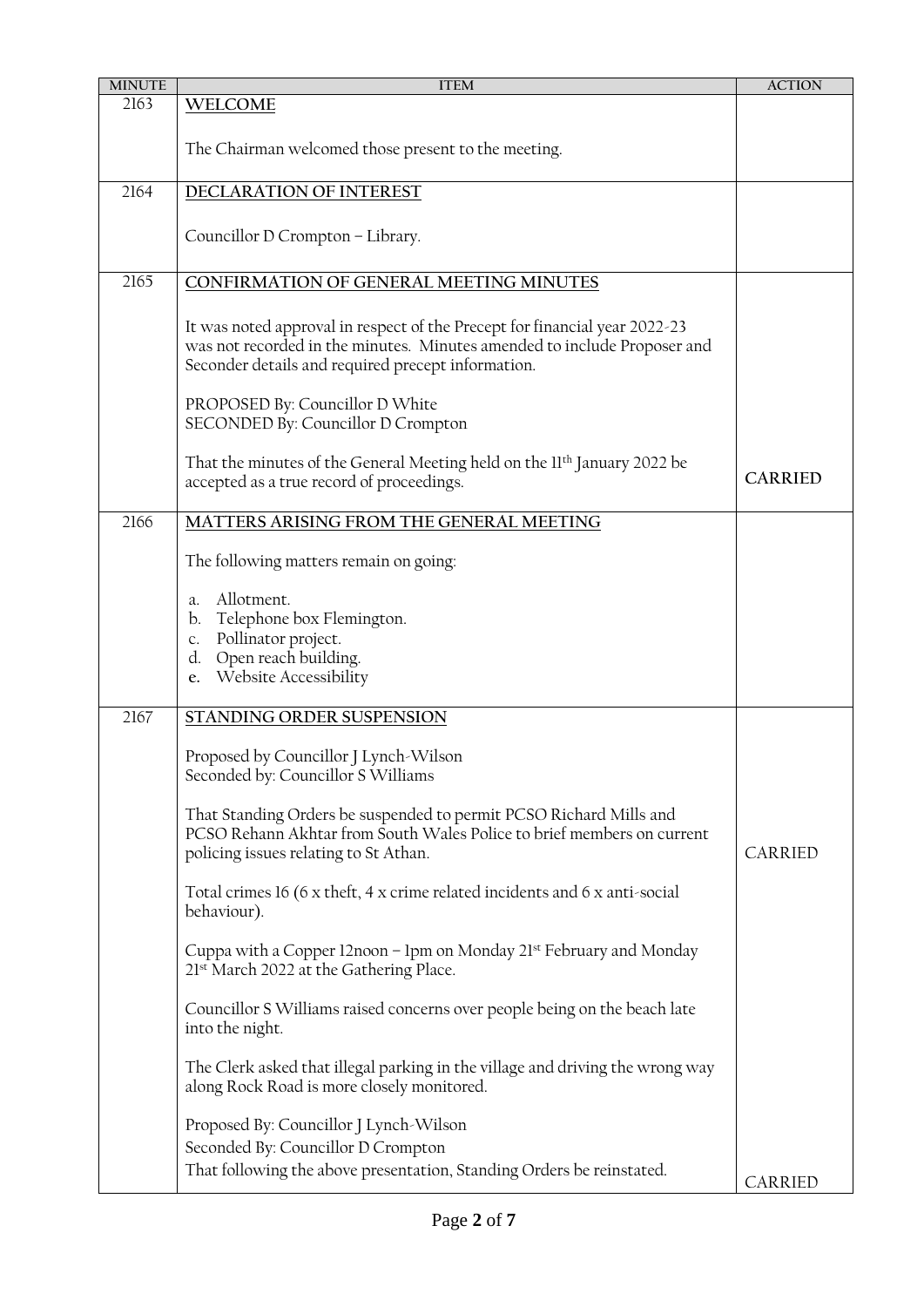| 2168 | FINANCIAL STATEMENT                                                                                                                                                                                          |                                                                   |  |
|------|--------------------------------------------------------------------------------------------------------------------------------------------------------------------------------------------------------------|-------------------------------------------------------------------|--|
|      | The Chairman presented a Financial Statement of Accounts as at the 31st<br>January 2022. Summary of accounts is at Annex A.                                                                                  |                                                                   |  |
|      | PROPOSED By: Councillor D White<br>SECONDED By: Councillor D Crompton                                                                                                                                        |                                                                   |  |
|      | That the presented statement be accepted as a true record of council<br>financial accounts.                                                                                                                  | <b>CARRIED</b>                                                    |  |
| 2169 | CORRESPONDENCE                                                                                                                                                                                               |                                                                   |  |
|      | a. Welsh Government are seeking views on an updated National<br>Strategy to stop violence against women, domestic abuse and sexual<br>violence<br>Violence against women, domestic abuse and sexual violence |                                                                   |  |
|      | (VAWDASV) National Strategy   GOV.WALES                                                                                                                                                                      |                                                                   |  |
|      | b. Invite to online event 'Discovering what matters - easier said than<br>done' at Bangor University, Strathclyde University and<br>Swansea University.                                                      |                                                                   |  |
|      | c. Welsh Government guidance on organised gatherings indoors of no<br>more than 30 people.                                                                                                                   |                                                                   |  |
|      | d. The Queens Platinum Jubilee - National Lottery Awards.                                                                                                                                                    |                                                                   |  |
|      | e. Abandoned Vehicle at Tree Estate.                                                                                                                                                                         | Vale<br>Enforcement<br>Officer<br>dealing                         |  |
|      | Bio Diversity Project 2022. Emily Shaw, Local Nature Partnership<br>f.<br>Co-ordinator from Vale council requesting cost info in respect of<br>require plant seeds.                                          |                                                                   |  |
|      | Acknowledgement from The Royal Mail relating to the non-delivery<br>g.<br>of the council newsletter, now under investigation.<br>h. Vacancy - Chief Operating Officer, Welsh Government.                     | Clerk to<br>progress                                              |  |
|      | i. Poor state of village Bus Shelters.                                                                                                                                                                       | County                                                            |  |
|      |                                                                                                                                                                                                              | Councillor J<br>Thomas to<br>progress with<br>the Vale<br>Council |  |
|      | Cowbridge Road and St Athan Road, St Athan - Proposed 30mph<br>j.<br>and 40mph Speed Restrictions (Formal Consultation).                                                                                     |                                                                   |  |
|      | Raising awareness / promotion videos - Community and Town<br>k.<br>Councillors.                                                                                                                              |                                                                   |  |
|      | Prohibition and Restriction of Waiting and Loading and Parking<br>I.<br>Places) (Civil Enforcement) (Amendment) (No 11) Order 2021.                                                                          |                                                                   |  |
| 2170 | <b>CHAIRMAN'S ACTIONS</b>                                                                                                                                                                                    |                                                                   |  |
|      | St Athan Active Travel Plan sent to Lisa Elliott, Active Travel<br>a.                                                                                                                                        |                                                                   |  |
|      | Officer, Vale of Glamorgan Council and Councillors.<br>b. 2 <sup>nd</sup> request to 'Hope Rescue Charity' for bank details, in order to                                                                     |                                                                   |  |
|      | make a donation.<br>Wrote to The Royal Mail, regarding non-delivery of council<br>$c_{\cdot}$<br>newsletter.                                                                                                 |                                                                   |  |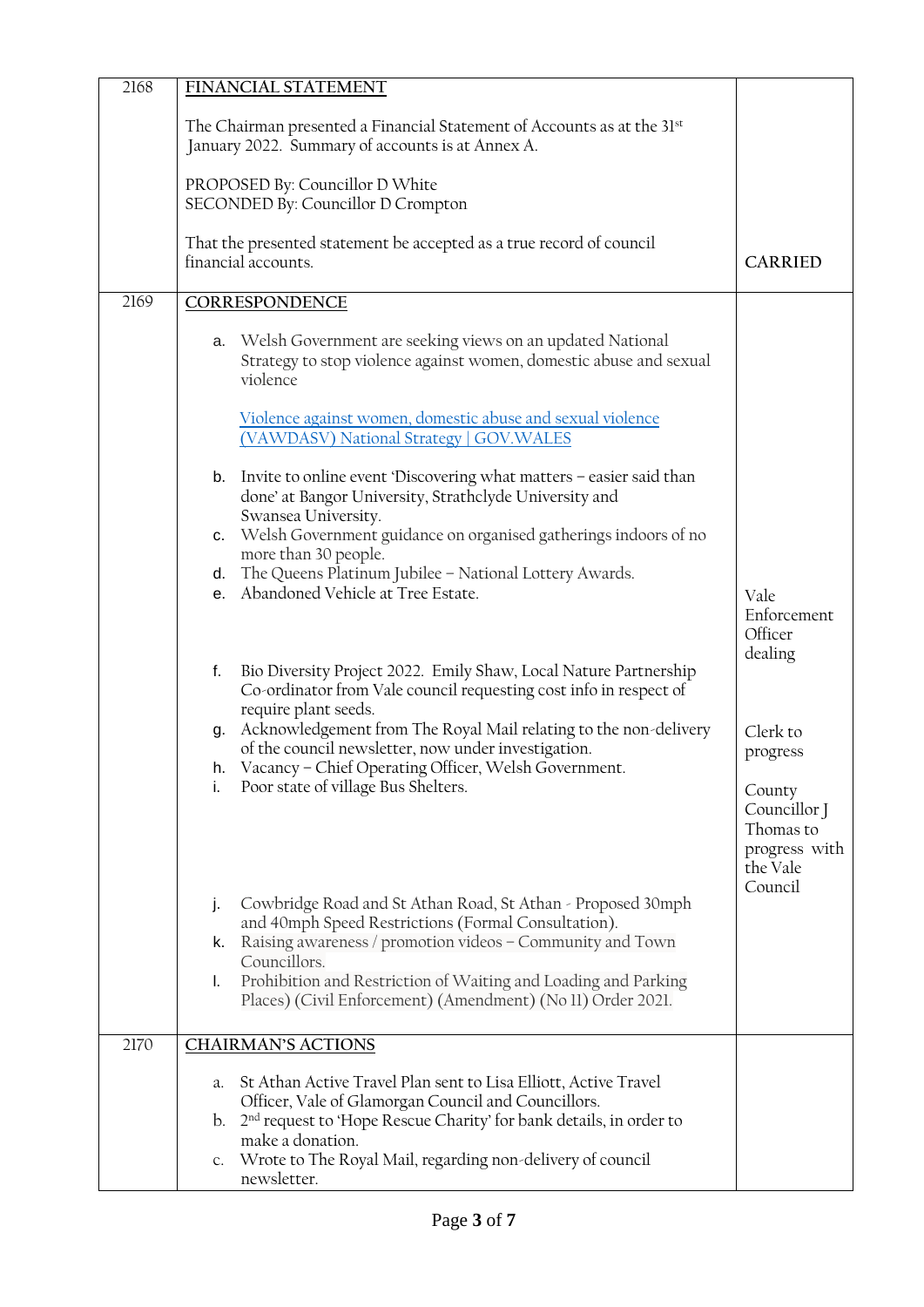| 2170<br>Cont. | Sent complete Election Hall Use form to Hayley Hanman, Electoral<br>d.<br>Registrations Deputy, Vale of Glamorgan council.<br>Sent copy of Powys police fraud safeguarding information to<br>e.<br>councillors.<br>Letter of Intend to extend the council building sent to Library for<br>f.<br>consideration.<br>County Councillor John Thomas advised of Pothole at Gileston<br>g.<br>Road.<br>h. Confirmation of this Councils Precept for 2022/23 sent to<br>Operations Manager Exchequer Services, Vale of Glamorgan<br>Council.<br>Wrote to Sarah Jones, Event Facilities, Vale of Glamorgan Council<br>i.<br>requesting the map showing public toilets in St Athan is amended to<br>show no public convenances located in St Athan. |                                                                                                                                              |                |
|---------------|--------------------------------------------------------------------------------------------------------------------------------------------------------------------------------------------------------------------------------------------------------------------------------------------------------------------------------------------------------------------------------------------------------------------------------------------------------------------------------------------------------------------------------------------------------------------------------------------------------------------------------------------------------------------------------------------------------------------------------------------|----------------------------------------------------------------------------------------------------------------------------------------------|----------------|
| 2171          | Hastened observation from Independent Observer.<br>j.<br><b>INVOICES</b> (January 2022)                                                                                                                                                                                                                                                                                                                                                                                                                                                                                                                                                                                                                                                    |                                                                                                                                              |                |
|               | Income<br>Hall Hire (Playgroup)<br>Hall hire (Whist Club)<br>Hall Hire (Beavers & Scouts)<br>Microsoft Refund<br>Expenditure<br>Annual Bank Fee<br>Caretaker Salary<br>Clerk Salary<br>Council Tax<br>Edenvale (Grass cut)<br><b>E-ON Next</b><br>EDF (Feeder Pillar x2)<br>HMRC (Income Tax & NI)<br>Allen's Printers Ltd (Newsletter)<br>Noah's Ark Charity (Donation)<br>Onecom (Telephone & Broadband)<br>Proposed by: Councillor S Haines<br>Seconded by: Councillor S Williams<br>That the above income and expenditure payments are accepted as<br>correct.                                                                                                                                                                         | 110.00<br>10.00<br>24.00<br>31.03<br>25.00<br>356.80<br>1937.37<br>211.00<br>150.00<br>787.98<br>14.12<br>817.16<br>330.00<br>50.00<br>37.87 | <b>CARRIED</b> |
| 2172          | PLANNING APPLICATIONS<br>Application No. 2020/00434/OUT<br>a.<br>Location: Land at Beggars Pound, Cowbridge Road, St Athan<br>Proposal: Outline planning permission for the demolition of existing<br>buildings and erection of Class BI floorspace (up to 3,000 sqm),<br>revised access onto Cowbridge Road, associated internal access<br>routes, parking areas, fencing, landscaping, building and engineering<br>operations with all matters reserved.<br>There is additional information relating to development viability that<br>has now been made publicly available for planning application<br>2020/00434/OUT - land at Beggars Pound.                                                                                           |                                                                                                                                              | <b>NOTED</b>   |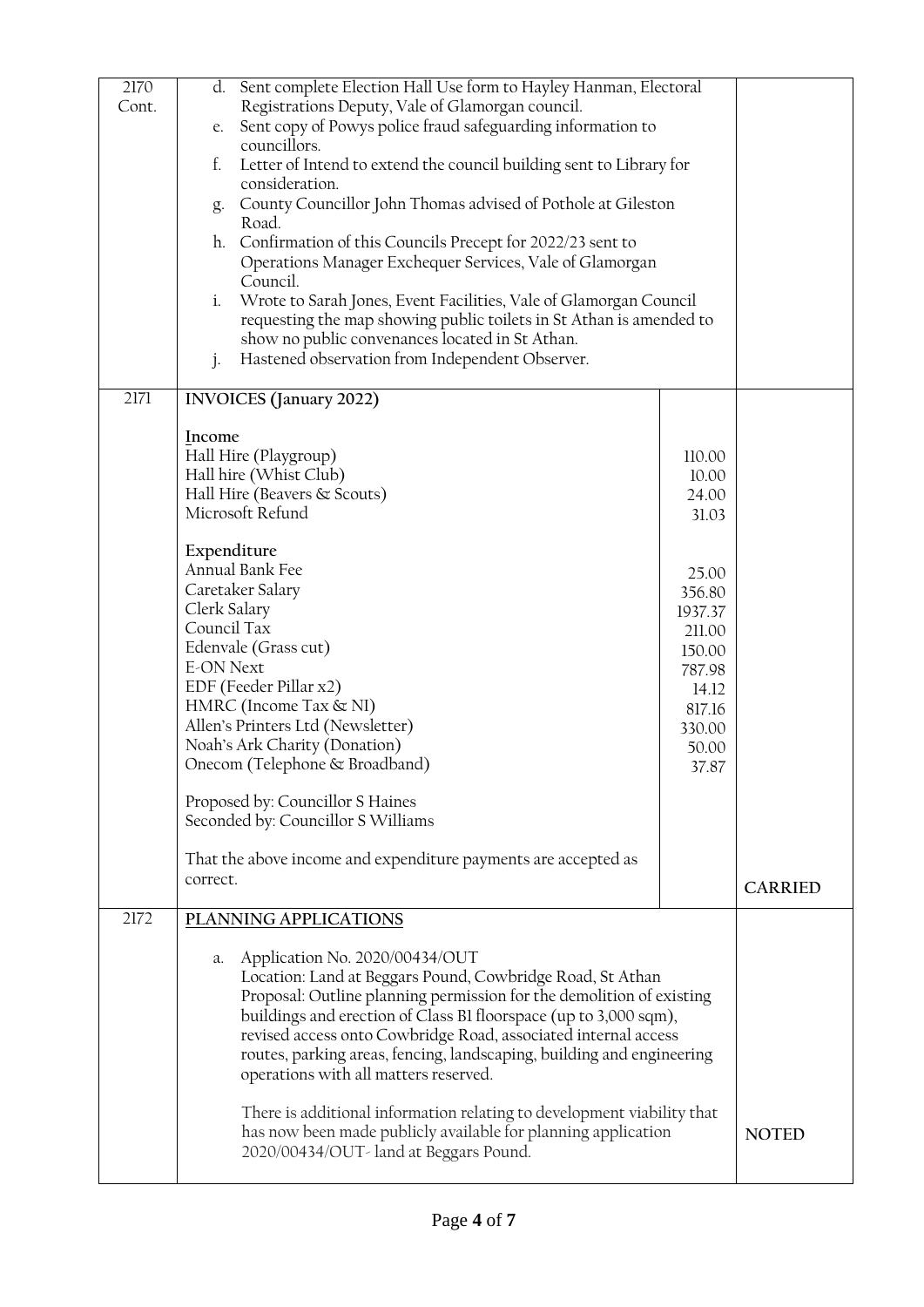| 2172<br>Cont. | b. Planning Application No. 2021/01788/FUL (SFL)<br>Location: 21, Rectory Drive, St. Athan                                                                  |                |
|---------------|-------------------------------------------------------------------------------------------------------------------------------------------------------------|----------------|
|               | Proposal: Proposed new double garage with granny annex above.                                                                                               |                |
|               | PROPOSED By: S Haines<br>SECONDED By: D Crompton                                                                                                            |                |
|               | That an Objection to this planning application be submitted to the                                                                                          | <b>CARRIED</b> |
|               | Vale of Glamorgan Council due to loss of light.                                                                                                             |                |
|               | c. Application No. 2022/00057/FUL (TH)<br>Location: 35, Glebeland Place, St Athan                                                                           |                |
|               | Proposal: Porch to front of property for disabled access and storage of<br>wheelchair                                                                       |                |
|               | PROPOSED By: S Williams<br>SECONDED By: D Crompton                                                                                                          | <b>CARRIED</b> |
|               | That No Objections be submitted to the Vale of Glamorgan Council.                                                                                           |                |
|               |                                                                                                                                                             |                |
| 2173          | <b>REPORTS</b>                                                                                                                                              |                |
|               | Councillor D White brief members on progress made to the council bio-<br>diversity plan and general improvements to the area by the War Memorial.           |                |
| 2174          | <b>INDEPENDENT OBSERVER</b>                                                                                                                                 |                |
|               | The Chairman informed members of observations raised following the                                                                                          |                |
|               | attendance of Vale Council Independent Observer to the Community<br>Council meeting held on 2 <sup>nd</sup> November 2021.                                  |                |
| 2175          | PROPOSED 30MPH AND 40 MPH SPEED RESTRICTION                                                                                                                 |                |
|               | Discussed, no comments, no objections raised.                                                                                                               |                |
| 2176          | DRAFT REVIEW REPORT AND DRAFT REPLACEMENT LOCAL<br>DEVELOPMENT PLAN DELIVERY AGREEMENT CONSULTATION                                                         |                |
|               | Discussed, no comments, no objections raised.                                                                                                               |                |
| 2177          | VIDEO CONFERENCING EQUIPMENT                                                                                                                                |                |
|               | The need to improve Wifi in the hall was discussed and agreed. Quotes for the<br>required work to be sought.                                                |                |
|               | The purchase of suitable conferencing equipment to be put on hold for a<br>period of 6 months, pending the above improvements.                              |                |
| 2178          | POSSIBLE EXTENSION OF COUNCIL BUILDING                                                                                                                      |                |
|               | Letter of Intent sent to Library for consideration.                                                                                                         |                |
| 2179          | <b>BUILDING HEATING CONTROL SYSTEM</b>                                                                                                                      |                |
|               | The need for a suitable heating control system in respect of the Council<br>building was discussed and quotes for the required works are being<br>obtained. |                |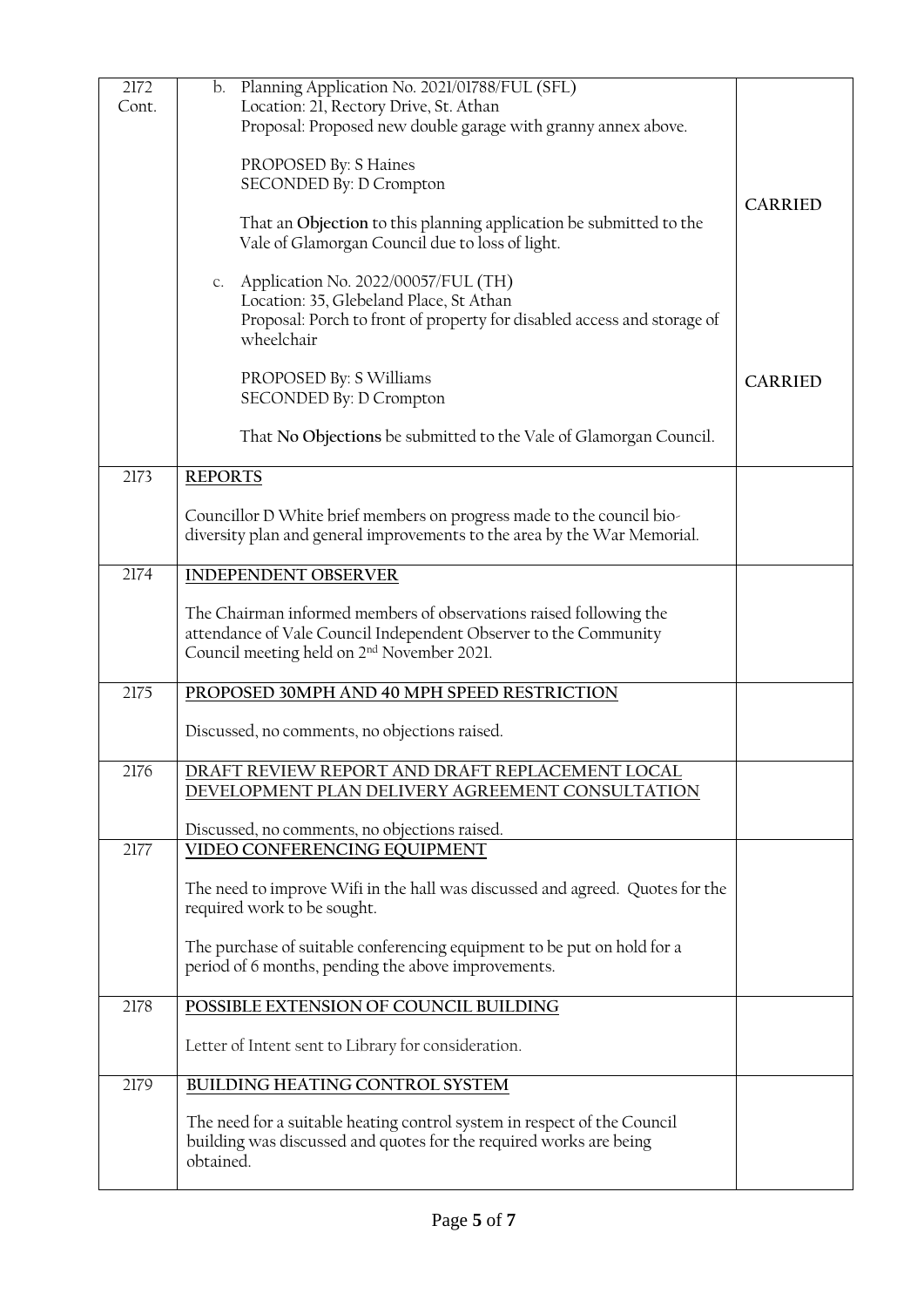| 2180 | WAR MEMORIAL                                                                                                                                                                                                                                             |                |
|------|----------------------------------------------------------------------------------------------------------------------------------------------------------------------------------------------------------------------------------------------------------|----------------|
|      | Councillor D White and the Clerk will attend a meeting with Llewellyn<br>Thomas, Biodiversity Assistant, Vale of Glamorgan Council to scope out<br>options, designed to improve the look of the area close to the War memorial.                          |                |
| 2181 | COMMUNITY COUNCIL TOOLKIT                                                                                                                                                                                                                                |                |
|      | The Chairman gave an update on progress made in completing the toolkit,<br>the focus being Vision, Purpose and Community Planning. The Chairman<br>and Clerk will attend the remote Focus Group meeting on Friday 11th<br>February between 2pm - 3.30pm. |                |
| 2182 | <b>FUTURE PROJECTS</b>                                                                                                                                                                                                                                   |                |
|      | The Chairman gave an update following the Projects Committee meeting<br>held on 31 <sup>st</sup> January 2022. Items discussed were:                                                                                                                     |                |
|      | 20 Mar 22 - Litter Pick<br>05 Jun 22 - Queen Platinum Jubilee<br>20 Jun 22 - Newsletter<br>02 Jul 22 - Fete & Party in the Park                                                                                                                          |                |
|      | Next Projects Committee meeting will be held on 14 <sup>th</sup> March 2022.                                                                                                                                                                             |                |
|      |                                                                                                                                                                                                                                                          |                |
| 2183 | <b>POTHOLE - GILESTON ROAD</b><br>County Councillor J Thomas is liaising with the Vale Council over this<br>matter.                                                                                                                                      |                |
| 2184 | <b>FINANCIAL APPEALS</b>                                                                                                                                                                                                                                 |                |
|      | PROPOSED by: Councillor S Williams<br>SECONDED by: Councillor S Haines                                                                                                                                                                                   |                |
|      | That a donation of £200.00 be made to the Methodist Church in support of<br>churchyard maintenance.                                                                                                                                                      | <b>CARRIED</b> |
|      | PROPOSED by: Councillor S Haines<br>SECONDED by: Councillor D Crompton                                                                                                                                                                                   |                |
|      | That a donation of £50.00 be made to the Welsh Air Ambulance charity.                                                                                                                                                                                    | <b>CARRIED</b> |
| 2185 | ANY OTHER BUSINESS                                                                                                                                                                                                                                       |                |
|      | Councillor R Eustace raised concerns regarding overhanging trees in<br>Flemington. County Councillor J Thomas agreed to investigate and carry<br>out any necessary pruning action.                                                                       |                |

There being no further business to discuss the meeting closed at 9.39pm.

Next General Community Council meeting Tuesday 1<sup>st</sup> March 2022 at 7:30pm